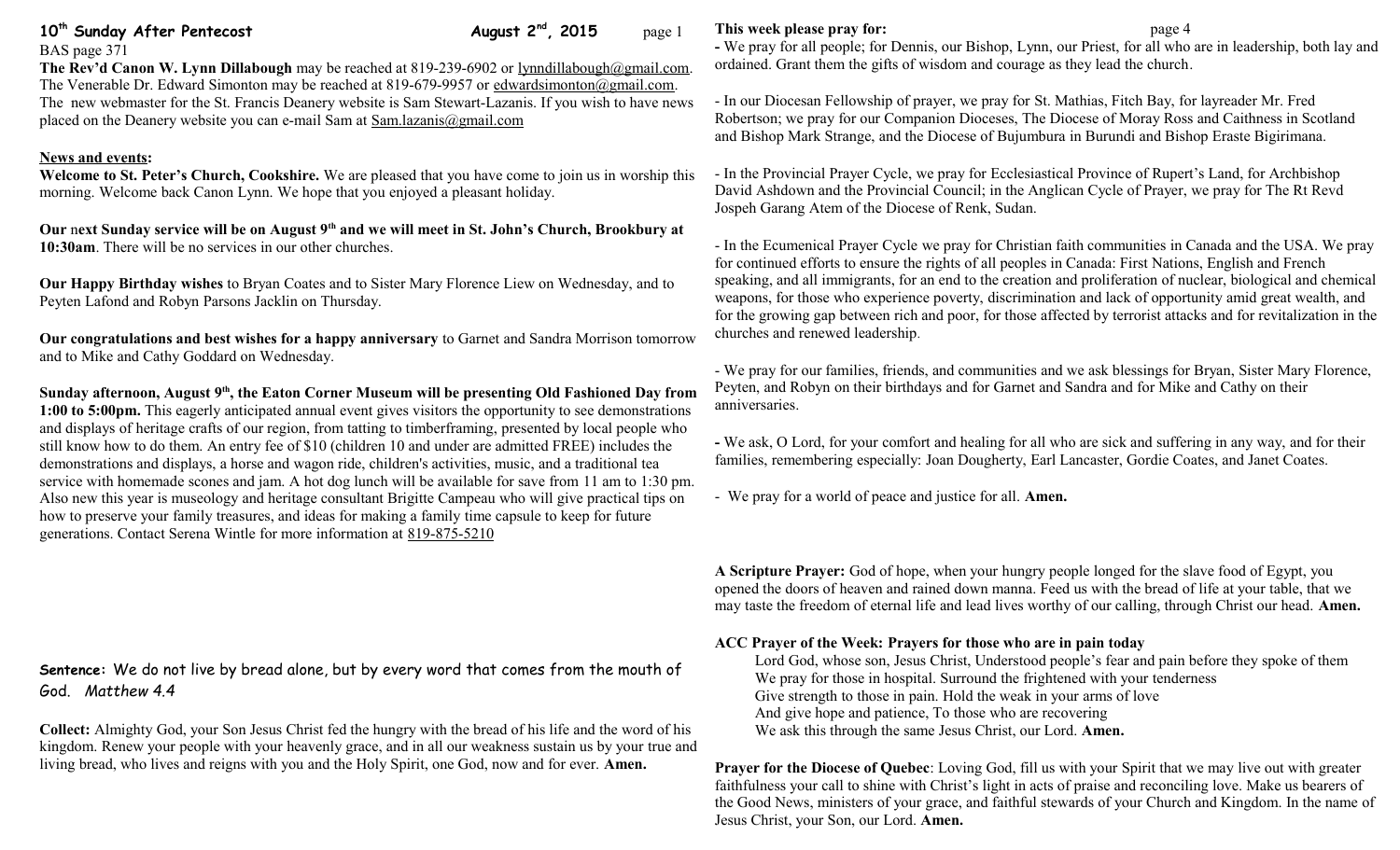**A Reading from the Second Book of Samuel**…<sup>5</sup>The king ordered Joab and Abishai and Ittai, saying, "Deal gently for my sake with the young man Absalom." And all the people heard when the king gave orders to all the commanders concerning Absalom.<sup>6</sup>So the army went out into the field against Israel; and the battle was fought in the forest of Ephraim.<sup>7</sup>The men of Israel were defeated there by the servants of David, and the slaughter there was great on that day, twenty thousand men.<sup>8</sup>The battle spread over the face of all the country; and the forest claimed more victims that day than the sword. <sup>9</sup>Absalom happened to meet the servants of David. Absalom was riding on his mule, and the mule went under the thick branches of a great oak. His head caught fast in the oak, and he was left hanging between heaven and earth, while the mule that was under him went on. <sup>15</sup>And ten young men, Joab's armour-bearers, surrounded Absalom and struck him, and killed him. <sup>31</sup>Then the Cushite came; and the Cushite said, "Good tidings for my lord the (4) George Bush thought - "I hope there's another tunnel soon so I can smack Clinton again." king! For theLord has vindicated you this day, delivering you from the power of all who rose up against you."<sup>32</sup>The king said to the Cushite, "Is it well with the young man Absalom?" The Cushite answered, "May the enemies of my lord the king, and all who rise up to do you harm, be like that young man." <sup>33</sup>The king was deeply moved, and went up to the chamber over the gate, and wept; and as he went, he said, "O my son Absalom, my son, my son Absalom! Would I had died instead of you, O Absalom, my son, my son!" *2 Samuel 18:5-9, 15, 31-33*

### **Psalm 130 page 888**

**A Reading from the Letter of Paul to the Ephesians…**<sup>25</sup>So then, putting away falsehood, let all of us speak the truth to our neighbours, for we are members of one another.<sup>26</sup>Be angry but do not sin; do not let the sun go down on your anger,<sup>27</sup>and do not make room for the devil.<sup>28</sup>Thieves must give up stealing; rather The guy in the Rolls says, "Yes, of course I do." let them labour and work honestly with their own hands, so as to have something to share with the needy.<sup>29</sup>Let no evil talk come out of your mouths, but only what is useful for building up, as there is need, so that your words may give grace to those who hear.<sup>30</sup>And do not grieve the Holy Spirit of God, with which you were marked with a seal for the day of redemption.<sup>31</sup>Put away from you all bitterness and wrath and anger and wrangling and slander, together with all malice,<sup>32</sup>and be kind to one another, tenderhearted, forgiving one another, as God in Christ has forgiven you. 5Therefore be imitators of God, as beloved children,<sup>2</sup> and live in love, as Christ loved us and gave himself up for us, a fragrant offering and sacrifice to God. *Ephesians 4:25-5:2*

**The Holy Gospel of our Lord Jesus Christ according to John…**<sup>35</sup>Jesus said to the people, "I am the bread of life. Whoever comes to me will never be hungry, and whoever believes in me will never be thirsty. <sup>41</sup>Then the Jews began to complain about him because he said, "I am the bread that came down from heaven."<sup>42</sup>They were saying, "Is not this Jesus, the son of Joseph, whose father and mother we know? How can he now say, 'I have come down from heaven'?"<sup>43</sup>Jesus answered them, "Do not complain among yourselves.<sup>44</sup>No one can come to me unless drawn by the Father who sent me; and I will raise that person up on the last day.<sup>45</sup>It is written in the prophets, 'And they shall all be taught by God.' Everyone who has heard and learned from the Father comes to me.<sup>46</sup>Not that anyone has seen the Father except the one who is from God; he has seen the Father.<sup>47</sup>Very truly, I tell you, whoever believes has eternal life.<sup>48</sup>I am the bread of life.<sup>49</sup>Your ancestors ate the manna in the wilderness, and they died.<sup>50</sup>This is the bread that comes down from heaven, so that one may eat of it and not die.<sup>51</sup>I am the living bread that came down from

heaven. Whoever eats of this bread will live forever; and the bread that I will give for the life of the world is my flesh." *John 6:35, 41-51* 

**Chuckles: In a train carriage there was** Bill Clinton, George Bush, Janet Reno and Bo Derek. After several minutes of the trip, the train passes through a dark tunnel and the unmistakable sound of a slap is heard. When they leave the tunnel, Clinton has a big red slap mark on his cheek.

**(1)** Bo Derek thought - "That sleazeball Clinton wanted to touch me and by mistake, he must have put his hand on Janet Reno, who in turn must have slapped his face."

**(2)** Janet Reno thought - "That dirty Bill Clinton laid his hands on Bo Derek and she smacked him."

**(3)** Bill Clinton thought - "George put his hand on Bo Derek and by mistake she slapped me."

**Three pastors went to the pastor convention** and were all sharing one room. The first pastor said, "Let's confess our secret sins one to another. I'll start - my secret sin is I just love to gamble. When I go out of town, it's cha-ching cha-ching, let the machines ring."

The second pastor said, "My secret sin is that I just hate working. I copy all my sermons from those given by other pastors."

The third pastor said, "My secret sin is gossiping and, oh boy, I just can't wait to get out of this room!"

**A man from Texas, driving a Volkswagen Beetle,** pulls up next to a guy in a Rolls Royce with Nevada plates at a stop sign. Their windows are open and he yells at the guy in the Rolls, "Hey, you got a telephone in that Rolls?"

"I got one too... see?" the Texan says.

"Uh, huh, yes, that's very nice."

"You got a fax machine?" asks the Texan.

"Why, actually, yes, I do."

"I do too! See? It's right here!" brags the Texan.

The light is just about to turn green and the guy in the Volkswagen says, "So, do you have a double bed in back there?"

The guy in the Rolls replies, "NO! Do you?"

"Yep, got my double bed right in back here, see?" the Texan replies.

The light turns and the man in the Volkswagen takes off.

Well, the guy in the Rolls is not about to be one-upped, so he immediately goes to a customizing shop and orders them to put a double bed in back of his car. About two weeks later, the job is finally done. He picks up his car and drives all over town looking for the Volkswagen beetle with the Texas plates. Finally, he finds it parked alongside the road, so he pulls his Rolls up next to it. The windows on the Volkswagen are all fogged up and he feels somewhat awkward about it, but he gets out of his newly modified Rolls and taps on the foggy window of the Volkswagen. The man in the Volkswagen finally opens the window a crack and peeks out. The guy in the Rolls says, "Hey, remember me?"

"Yeah, yeah, I remember you," replies the Texan. "What's up?"

"Check this out... I got a double bed installed in my Rolls."

The Texan exclaims, "YOU GOT ME OUT OF THE SHOWER TO TELL ME THAT?!"